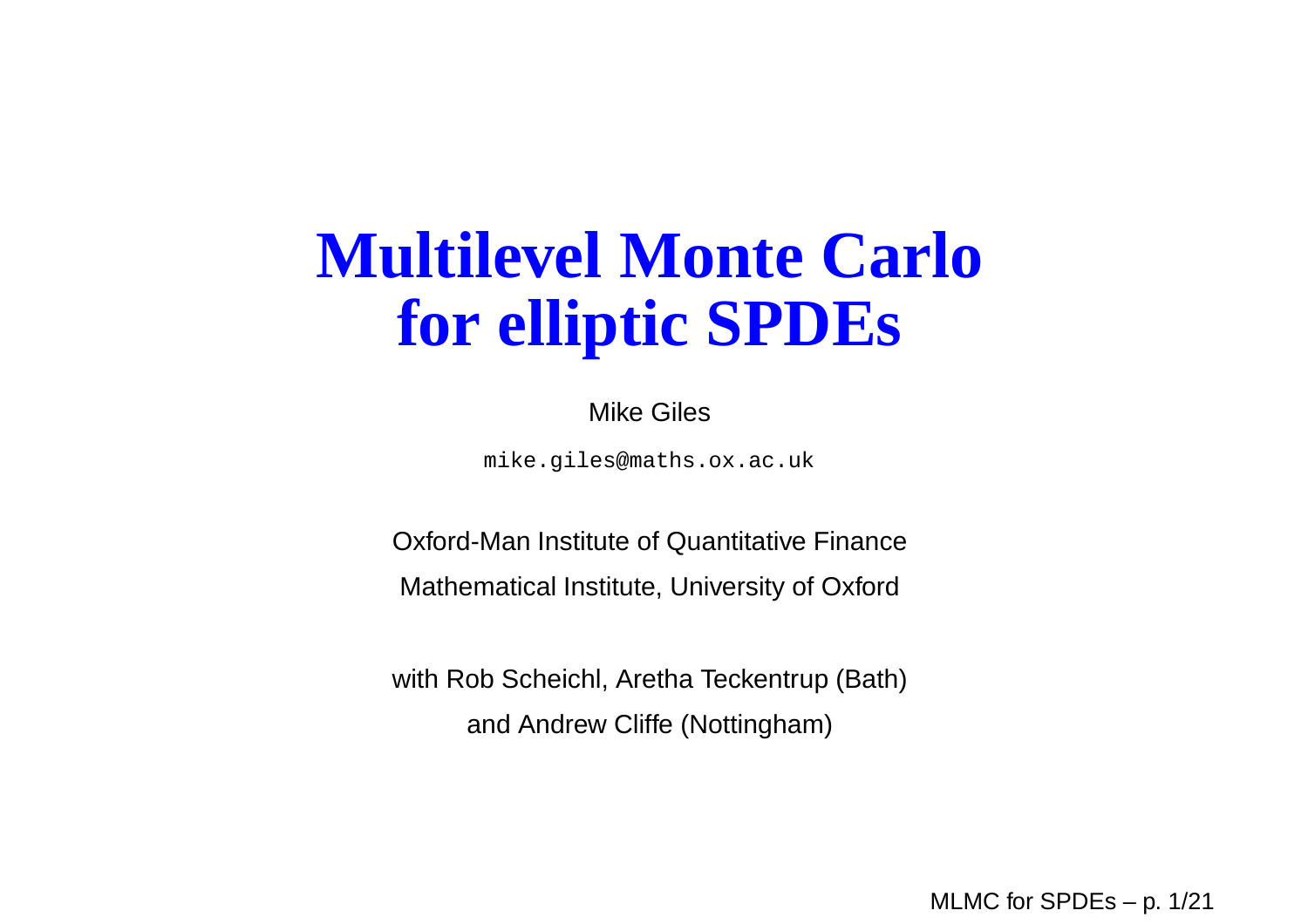## **Outline**

- **•** standard Monte Carlo simulation
- multilevel Monte Carlo simulation $\bullet$
- **e** elliptic SPDE application
- **conclusions**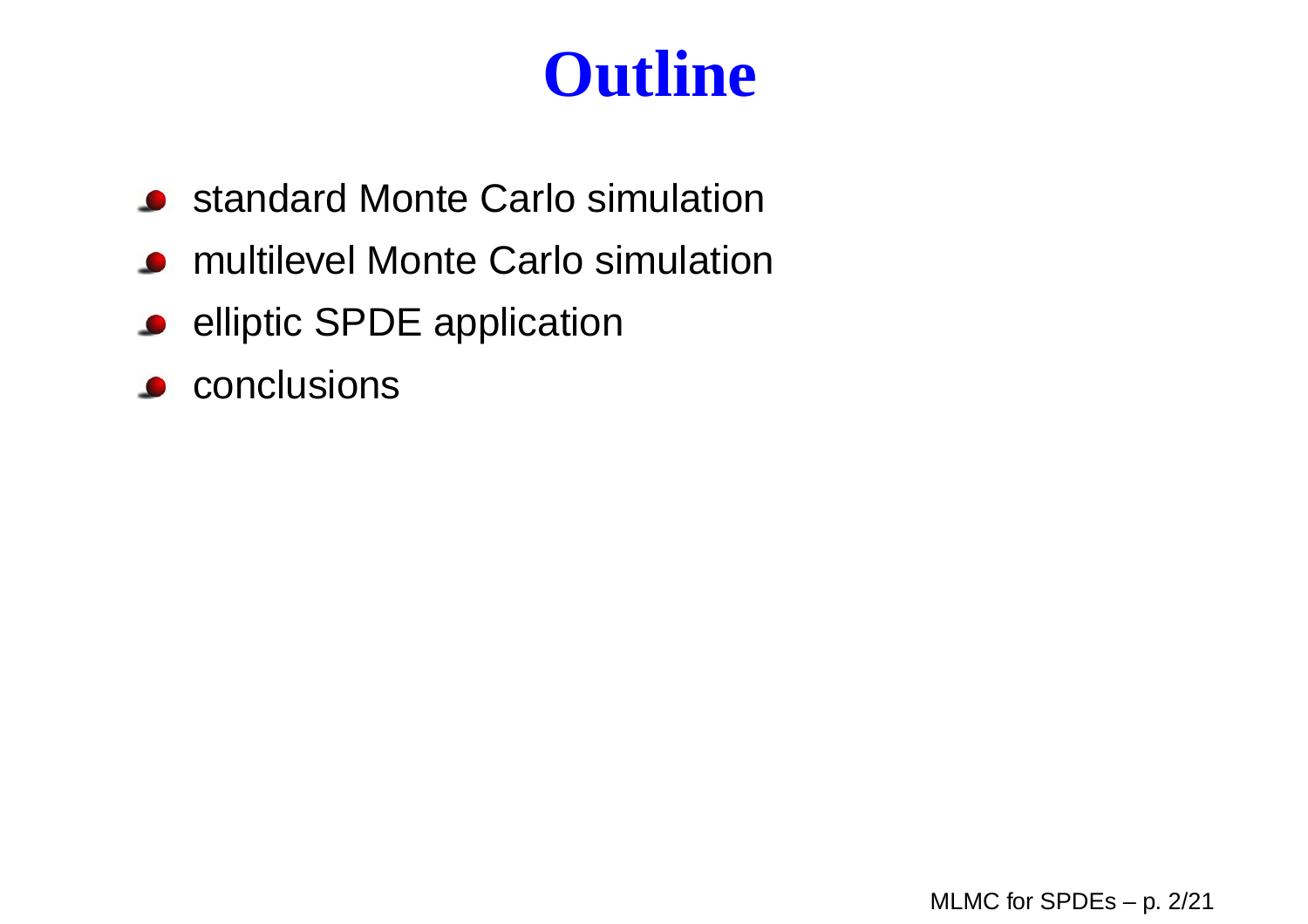In many applications want to estimate  $\mathbb{E}[P(\omega)]$  where  $\omega\in\Omega$ is an infinite-dimensional random variable.

- **COMPUTATIONAL FINANCE:** 
	- $\omega$  represents  $W_t$  the driving Brownian motion in an SDE (stochastic differential equation)
	- $P$  is the financial payoff function
- simulation of oil reservoirs & nuclear waste repositories:  $\omega$  represents  $k(x)$ , the diffusivity in an elliptic SPDE

$$
-\nabla \cdot (k(x)\,\nabla p) = 0
$$

 $P$  might be the flux of oil or contaminants across some boundary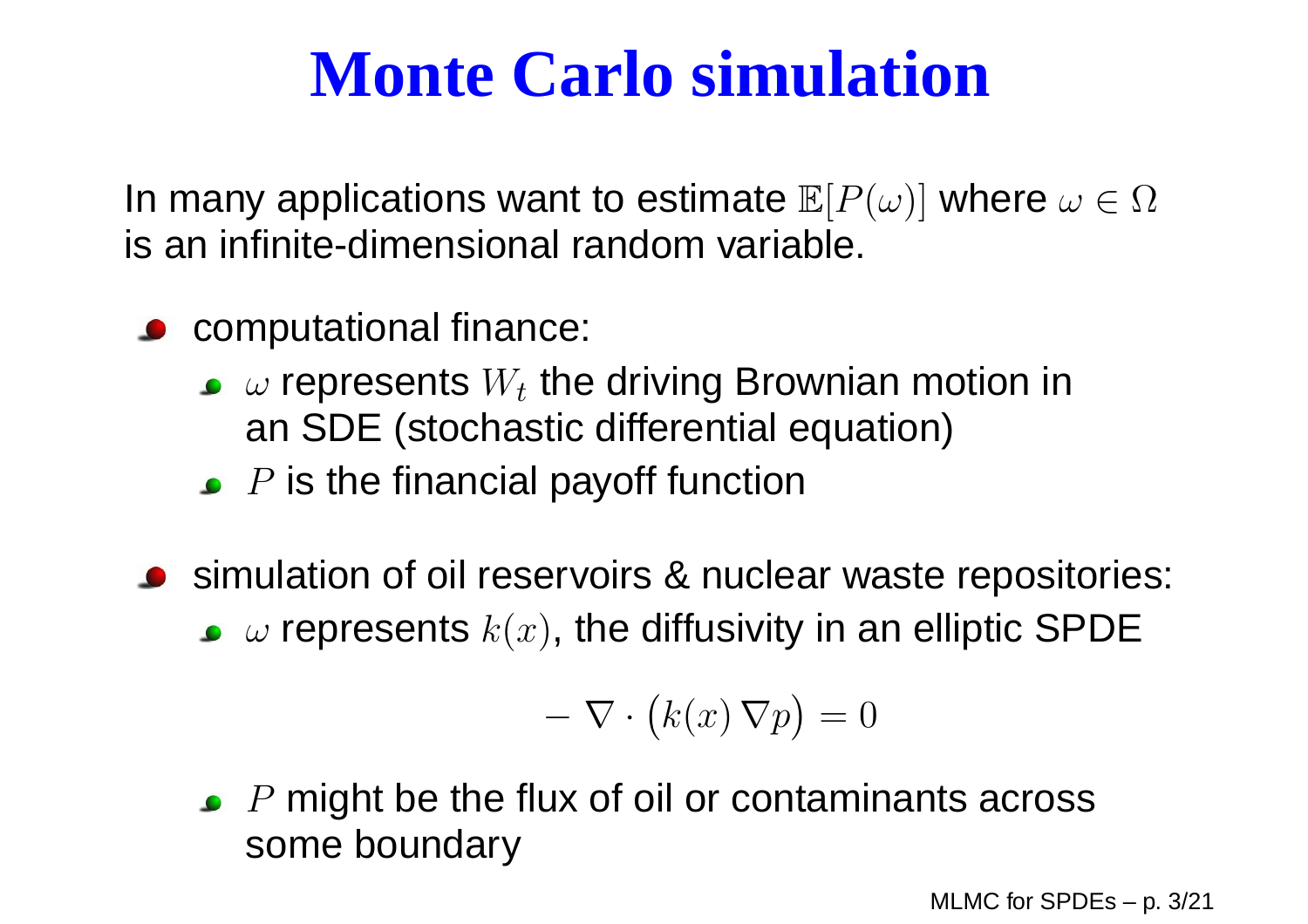In MC simulation we estimate the expectation using

$$
\widehat{Y} = N^{-1} \sum_{n=1}^{N} \widehat{P}(\omega^{(n)})
$$

where  $\omega^{(n)}$  are  $N$  independent samples

Note there are two sources of error here:

- s*ampling error* due to the finite number of samples
- *bias* because  $\widehat{P}(\omega)$  is an approximation to  $P(\omega)$  due to
	- discretisation error (finite timesteps, finite grid size)
	- finite dimensional approximation to  $\omega$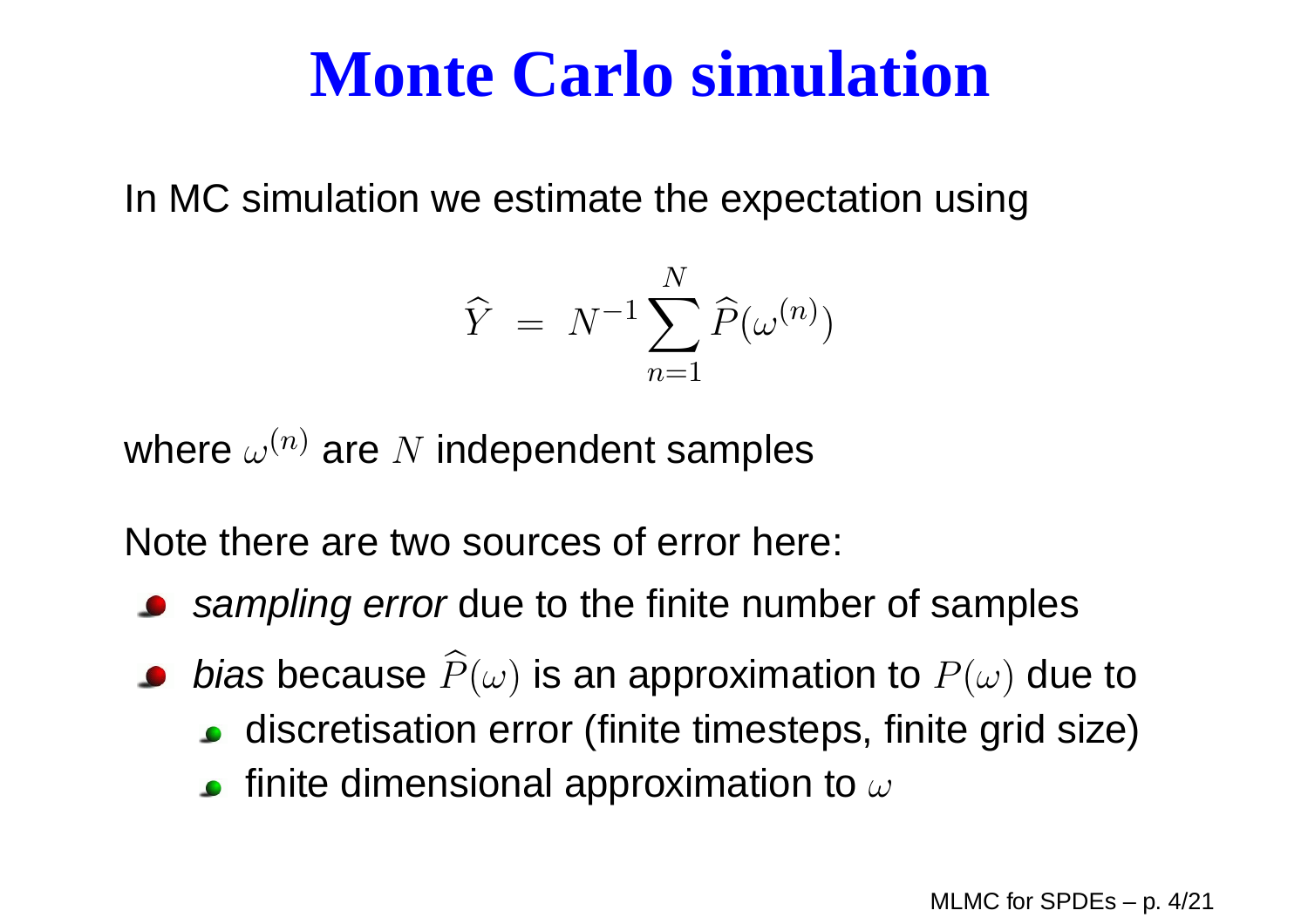The mean square error is

$$
\mathbb{E}\left[\left(\widehat{Y} - \mathbb{E}[P]\right)^2\right] = \mathbb{E}\left[\left(\widehat{Y} - \mathbb{E}[\widehat{Y}] + \mathbb{E}[\widehat{Y}] - \mathbb{E}[P]\right)^2\right]
$$

$$
= \mathbb{E}\left[\left(\widehat{Y} - \mathbb{E}[\widehat{Y}]\right)^2\right] + \left(\mathbb{E}[\widehat{Y}] - \mathbb{E}[P]\right)^2
$$

$$
= \mathbb{V}[\widehat{Y}] + \left(\mathbb{E}[\widehat{Y}] - \mathbb{E}[P]\right)^2
$$

$$
= N^{-1}\mathbb{V}[\widehat{P}] + \left(\mathbb{E}[\widehat{P}] - \mathbb{E}[P]\right)^2
$$

- **•** first term is due to sampling error
- **Second term is due to bias**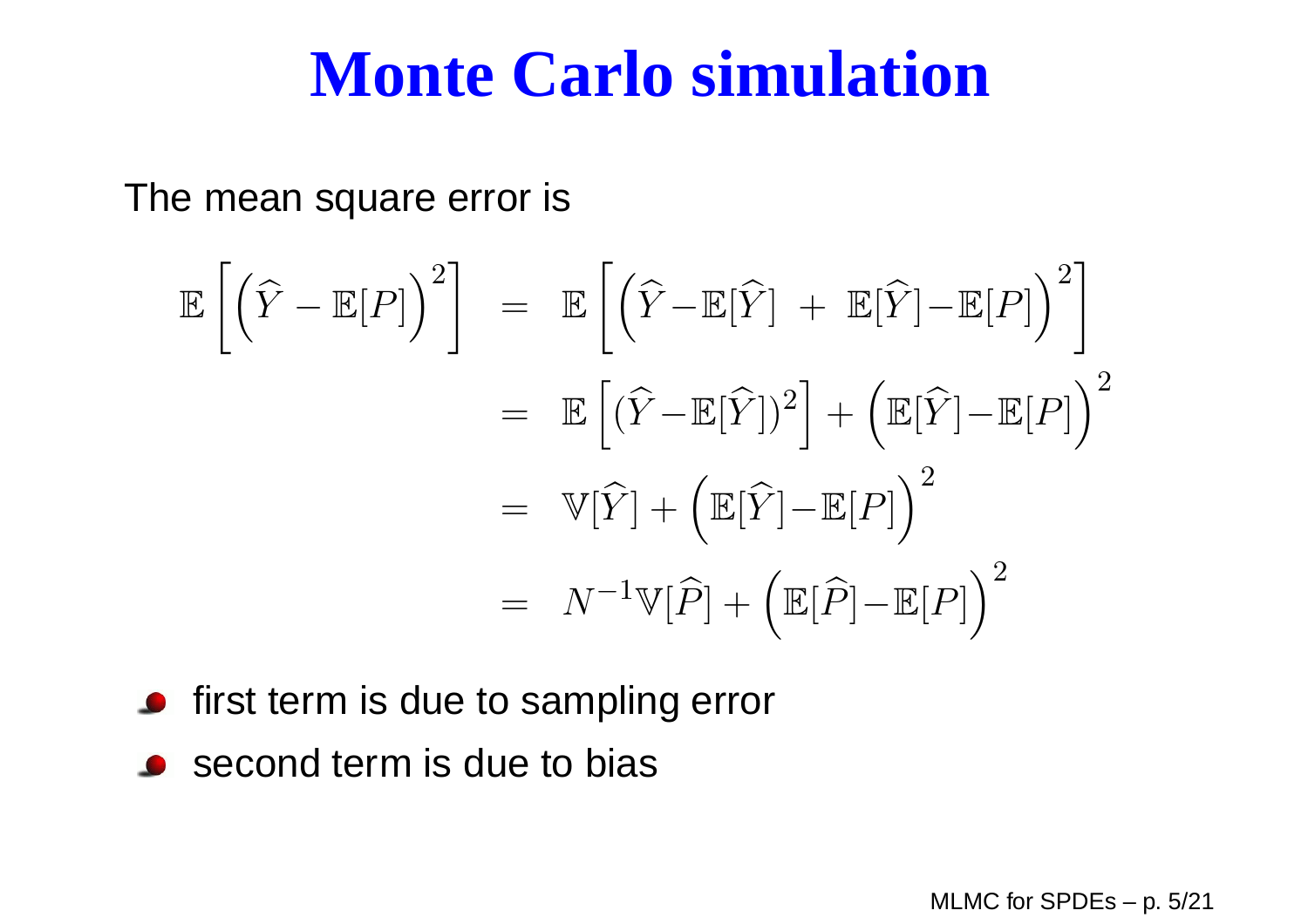To achieve RMS accuracy of  $\varepsilon$  requires:

$$
\bullet \ \ N = O(\varepsilon^{-2})
$$

$$
\bullet \quad \textsf{bias} \ = O(\varepsilon)
$$

In a  $d$ -dimensional SPDE application with grid spacing  $h,$ if the bias is  $O(h^{\alpha})$  then need  $h\!=\!O(\varepsilon^{1/\alpha}),$  and total co  $\sqrt{2}$  $\mathcal{L}$  and  $\mathcal{L}$  and  $\mathcal{L}$  and  $\mathcal{L}$  and  $\mathcal{L}$  $\alpha)$  then need  $h\!=\!O(\varepsilon^{1/\alpha})$  $O(\varepsilon^{-(2+d/\alpha)})$ , assuming efficient multigrid solution  $^\alpha$ ), and total cost is

(very challenging because of very rough coefficients–Graham & Scheichl)

To get acceptable accuracy in 3D applications may need10,000 simulations on a  $128^3$  grid  $\Longrightarrow$  very expensive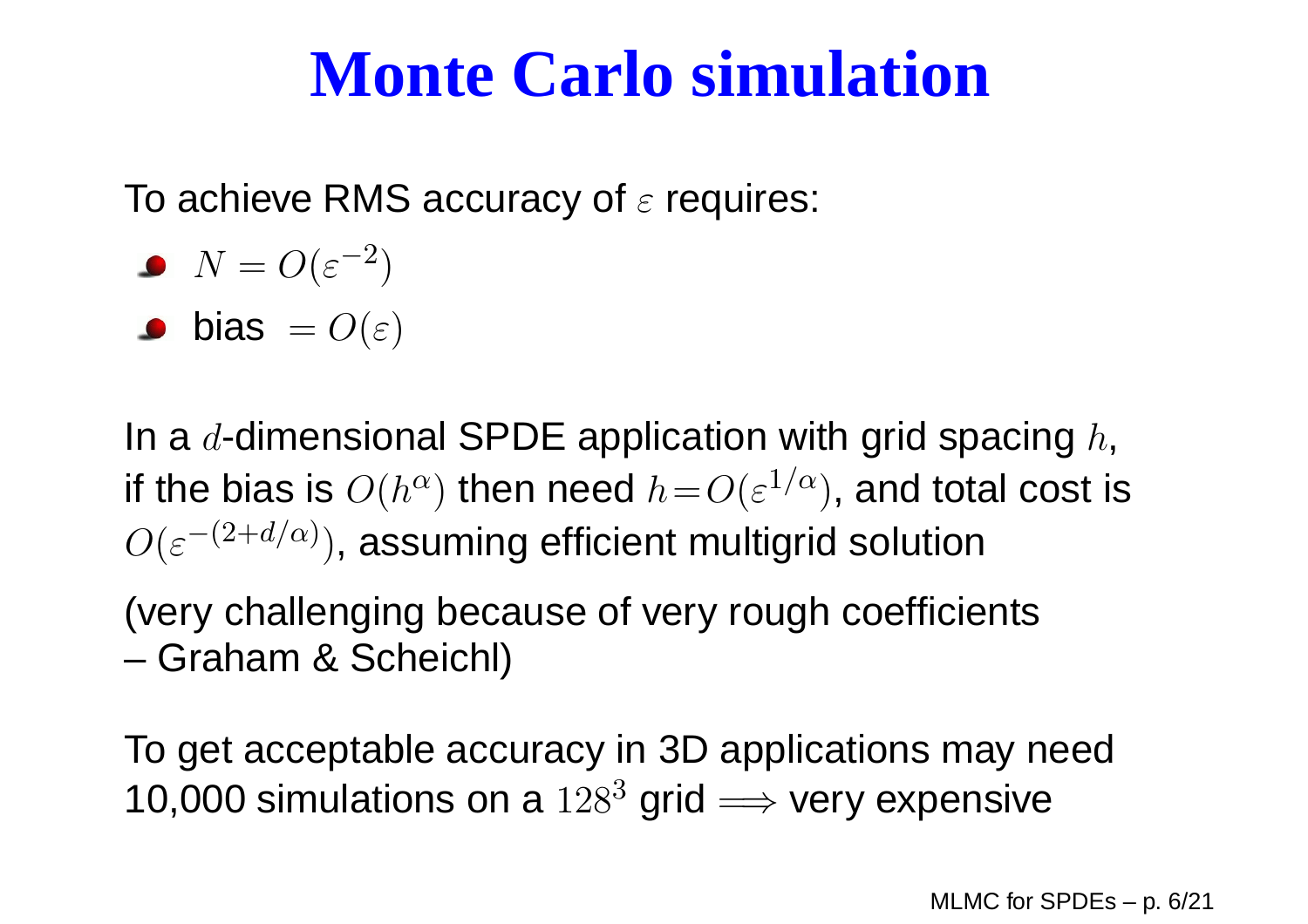The multilevel objective is to greatly reduce this cost:

|                | $\alpha=1$         |                                        | $\alpha=2$           |                                        |
|----------------|--------------------|----------------------------------------|----------------------|----------------------------------------|
| dim            | <b>MC</b>          | <b>MLMC</b>                            | <b>MC</b>            | <b>MLMC</b>                            |
|                | $\varepsilon^{-3}$ |                                        | $\varepsilon^{-2.5}$ |                                        |
| $\overline{2}$ |                    | $\varepsilon^{-2}(\log \varepsilon)^2$ | $\varepsilon^{-3}$   | $\varepsilon^{-2}(\log \varepsilon)^2$ |
| $\overline{3}$ | $\bm{\mathcal{L}}$ | $\varepsilon^{-3}$                     | $-3.5$               | $-2.5$                                 |

How? Use multigrid philosophy:

- **•** fine grid accuracy at coarse grid cost
- geometric sequence of grids

but no iteration in Monte Carlo simulation?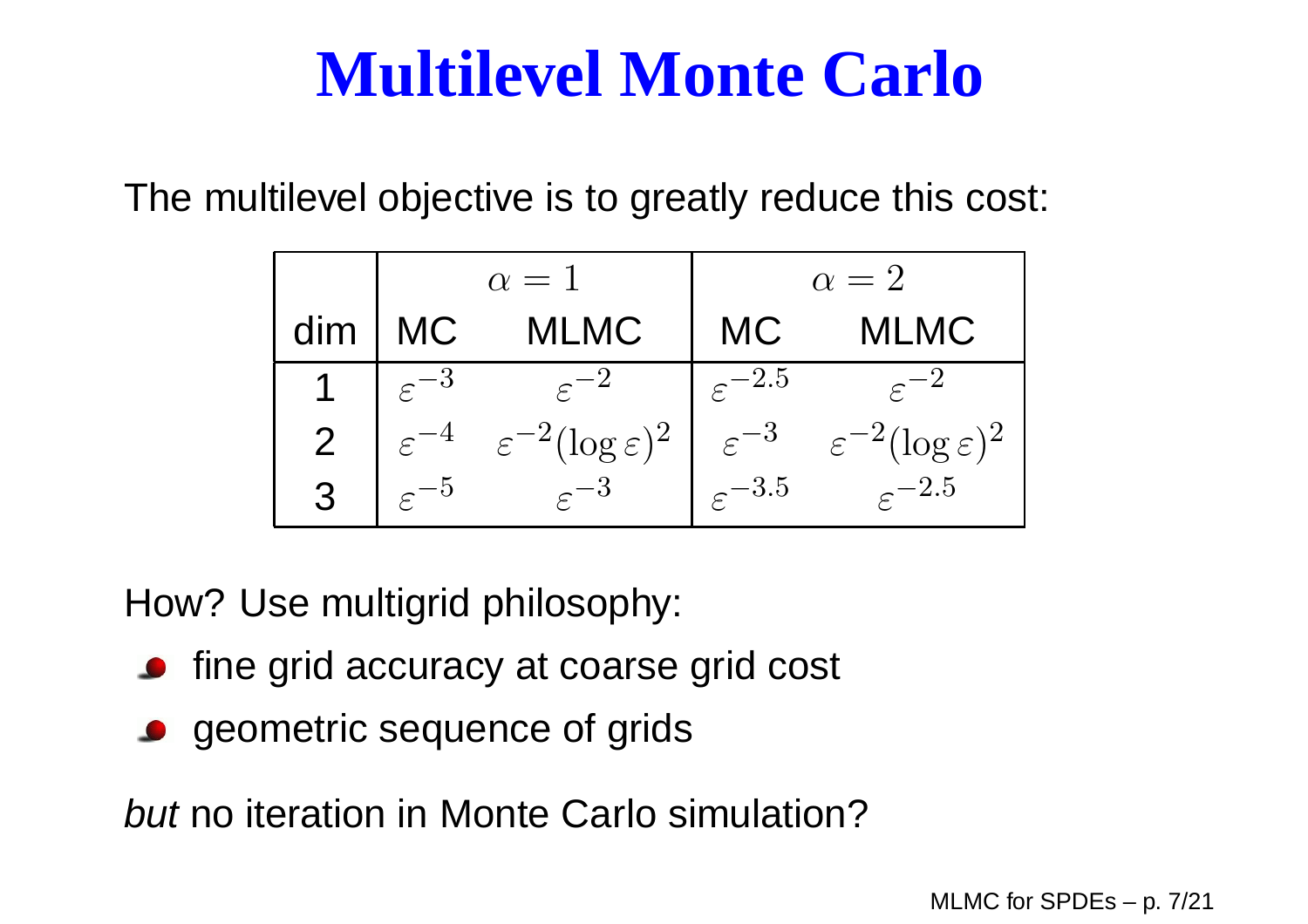Consider Monte Carlo simulations with different levels of refinement,  $l = 0, 1, \ldots, L$ , with level  $L$  being the finest.

If  $\widehat{P}_{l}$  is the approximation of  $P$  on level  $l$ , then

$$
\mathbb{E}[\widehat{P}_L] = \mathbb{E}[\widehat{P}_0] + \sum_{l=1}^L \mathbb{E}[\widehat{P}_l - \widehat{P}_{l-1}].
$$

Idea is to independently estimate each of the terms on ther.h.s., in <sup>a</sup> way which minimises the overall variance for <sup>a</sup>fixed computational cost.

Finest level is still the same, but will use very few samplesat that level.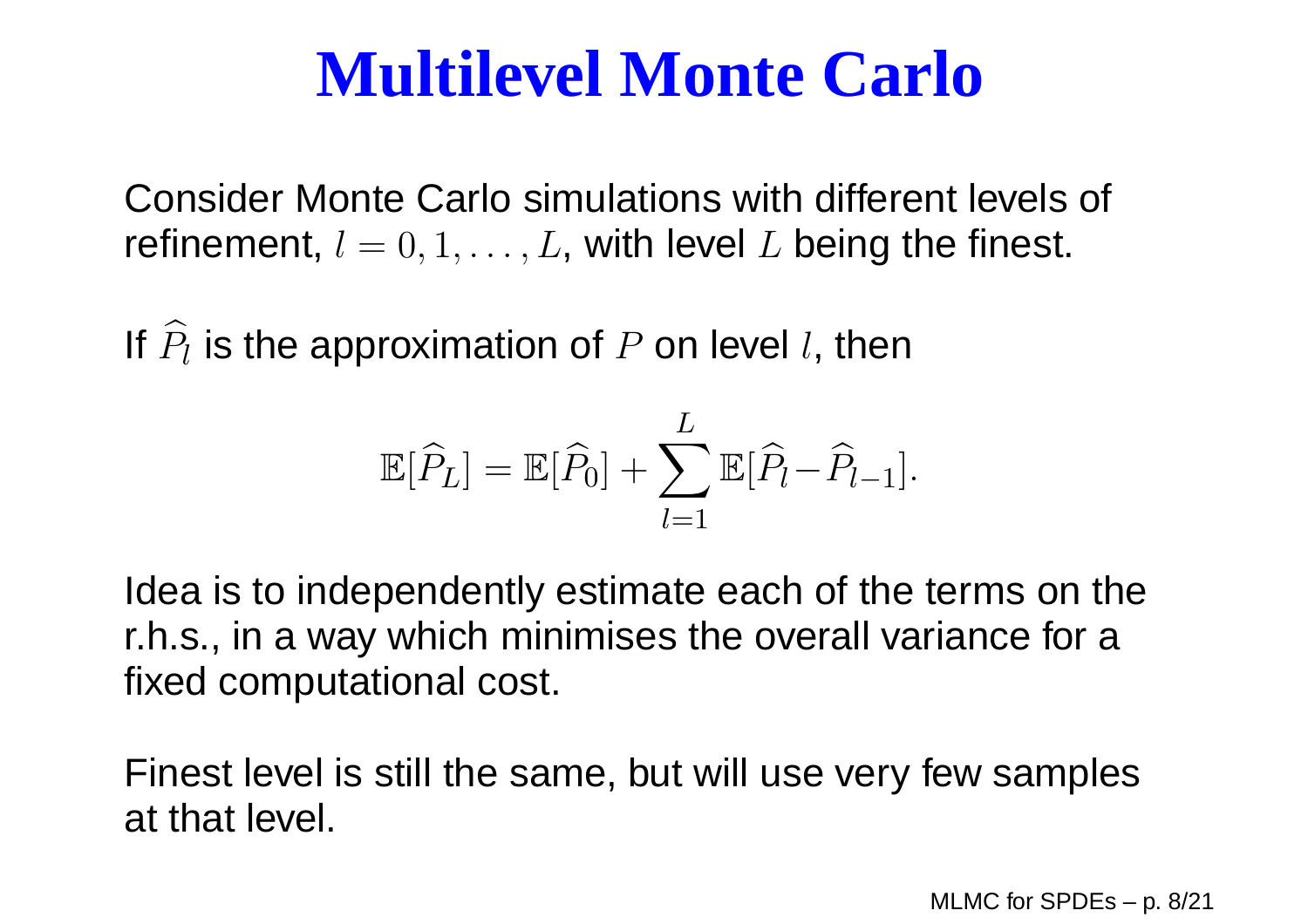Simplest estimator for  $\mathbb{E}[\widehat{P}_{l}-\widehat{P}_{l-1}]$  for  $l\!>\!0$  is

$$
\widehat{Y}_l = N_l^{-1} \sum_{n=1}^{N_l} \left( \widehat{P}_l^{(n)} - \widehat{P}_{l-1}^{(n)} \right)
$$

using same stochastic sample  $\omega^{(n)}$  for both levels

Variance is 
$$
N_l^{-1}V_l
$$
 where  $V_l = \mathbb{V}[\widehat{P}_l - \widehat{P}_{l-1}]$ 

Key point:  $V_l$  gets progressively smaller as  $l$  increases because  $\widehat{P}_l, \widehat{P}_{l-1}$  both accurately approximate  $P$  for sa  $_1$  both accurately approximate  $P$  for same  $\omega$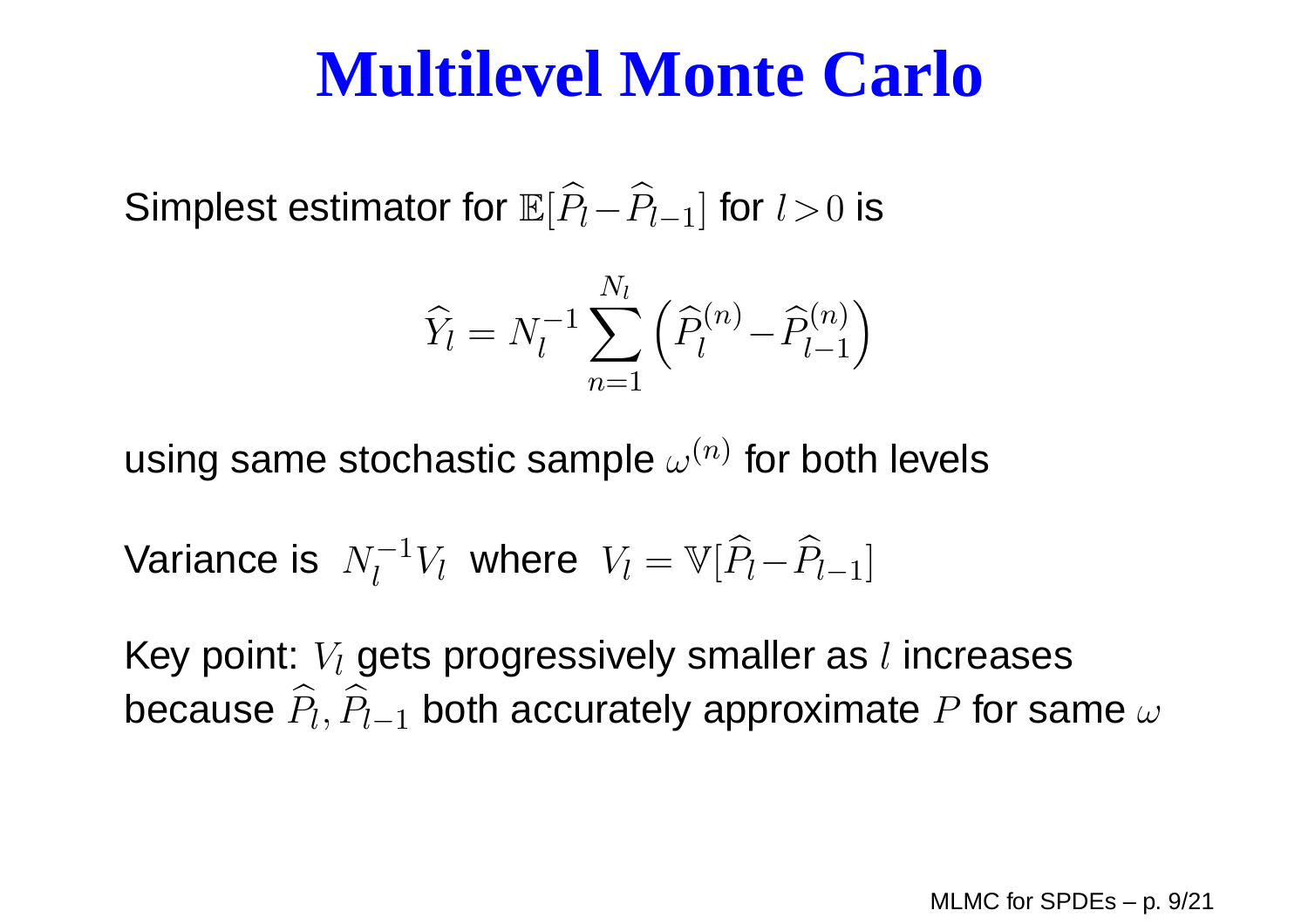If  $C_l$  is cost of one sample on level  $l$ , the variance of the combined estimator is  $\sum^{L}$  $l{=}0$  $N_{I}^{-}$ 1 $\bar{l}_l^{-1}V_l^-$  and its computational cost is  $\sum^L N_l \ C_l$  so the variance is minimised for fixed cost  $l=0$ by choosing  $N_l \propto \sqrt{V_l/C_l}$  , and then the cost on level  $l$  is proportional to  $\mathit{N}_l$   $C_l \propto \sqrt{V_l \, C_l}$ 

To make RMS error  $\varepsilon$ 

choose constant of proportionality so variance is  $\frac{1}{2}$  $\frac{1}{2}$   $\varepsilon$ 2

**• choose** 
$$
L
$$
 **so that**  $(\mathbb{E}[\widehat{P}_l] - \mathbb{E}[P])^2 < \frac{1}{2} \varepsilon^2$ 

MLMC for SPDEs – p. 10/21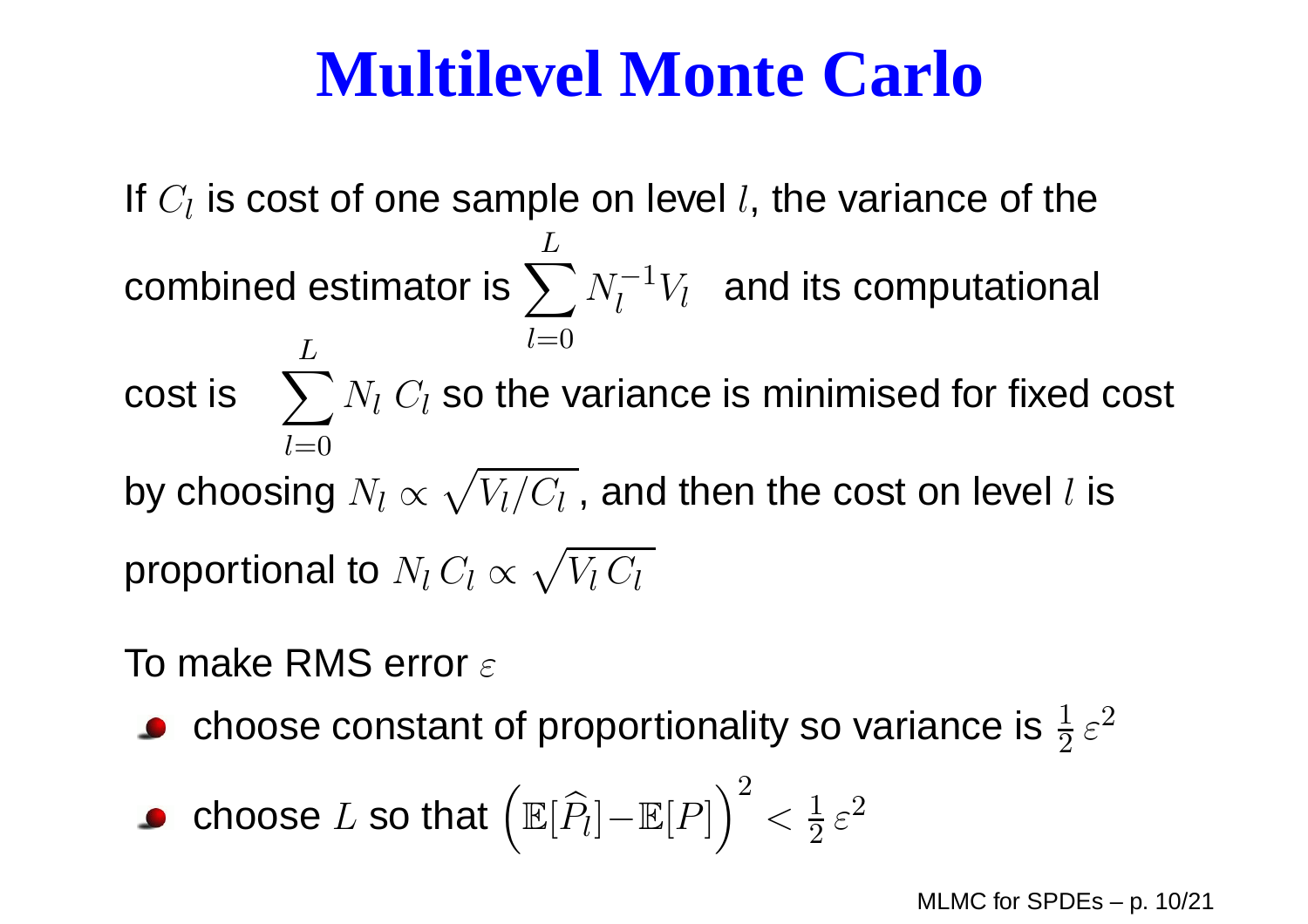### **MLMC Theorem**

If there exist independent estimators  $\widehat{Y}_l$  based on  $N_l$  Monte Carlo samples, each costing  $C_l$ , and positive constants  $\alpha,\beta,\gamma,c_1,c_2,c_3$  such that  $\alpha$   $\geq$  $_3$  such that  $\alpha\!\geq\!\frac{1}{2}$  2 $\frac{1}{2} \min(\beta, \gamma)$  and

i) 
$$
\begin{aligned}\n\left| \mathbb{E}[\widehat{P}_l - P] \right| &\leq c_1 \, 2^{-\alpha \, l} \\
\text{ii) } \mathbb{E}[\widehat{Y}_l] &= \left\{ \begin{array}{ll} \mathbb{E}[\widehat{P}_0], & l = 0 \\
\mathbb{E}[\widehat{P}_l - \widehat{P}_{l-1}], & l > 0 \end{array} \right. \\
\text{iii) } \mathbb{V}[\widehat{Y}_l] &\leq c_2 \, N_l^{-1} 2^{-\beta \, l} \\
\text{iv) } C_l &\leq c_3 \, 2^{\gamma \, l}\n\end{aligned}
$$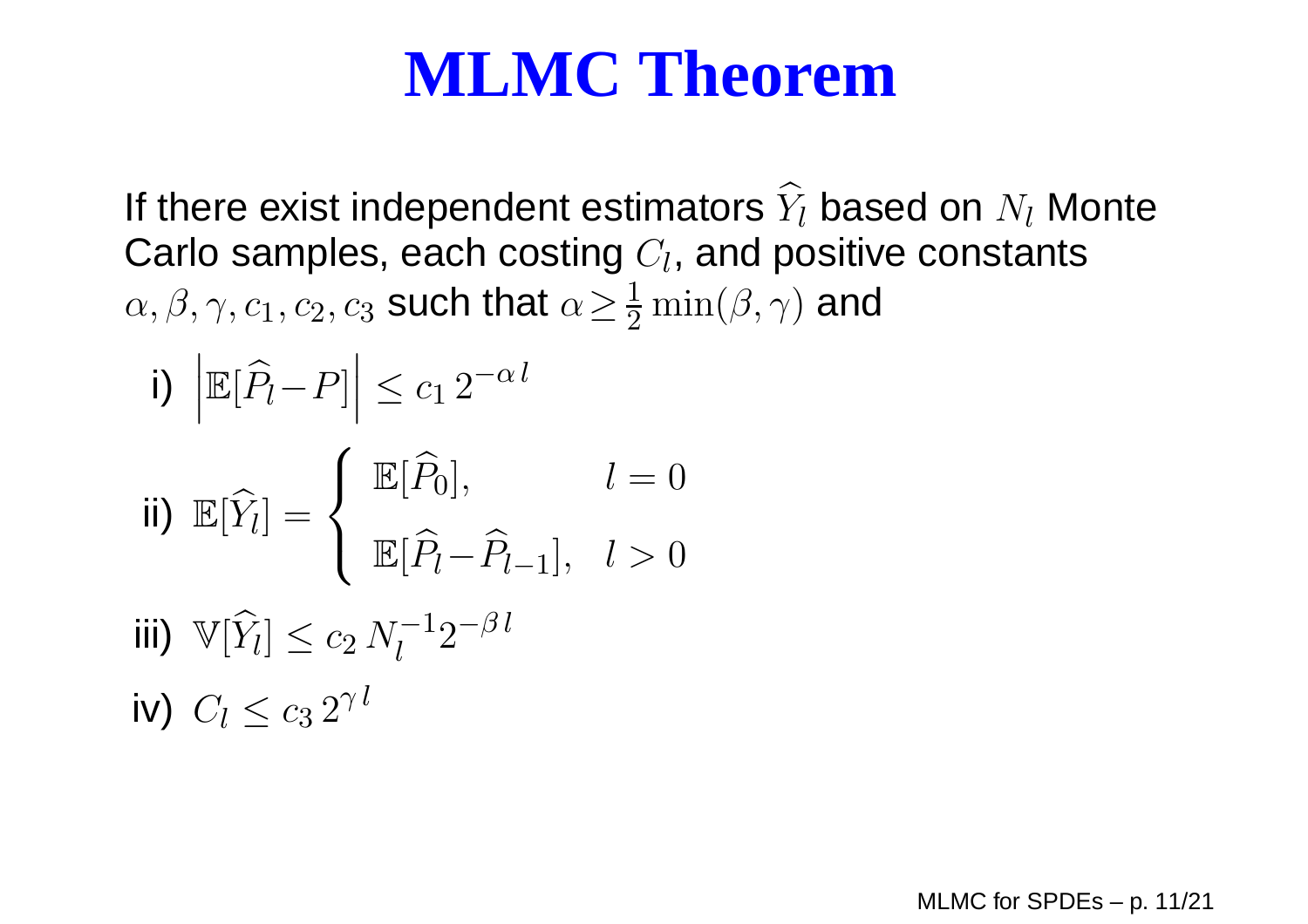#### **MLMC Theorem**

then there exists a positive constant  $c_4$  $\varepsilon\!<\!1$  there exist  $L$  and  $N_l$  for which the multilevel estimator  $_4$  such that for any

$$
\widehat{Y} = \sum_{l=0}^L \widehat{Y}_l,
$$

has <sup>a</sup> mean-square-error with bound $\mathbb E$  $\Biggl[ \Bigl( \widehat{Y}$ − $E[P]$  $\bigg)^2$  $\Big] < \varepsilon^2$ 2

with a computational cost  $C$  with bound

$$
C \leq \begin{cases} c_4 \varepsilon^{-2}, & \beta > \gamma, \\ c_4 \varepsilon^{-2} (\log \varepsilon)^2, & \beta = \gamma, \\ c_4 \varepsilon^{-2 - (\gamma - \beta)/\alpha}, & 0 < \beta < \gamma. \end{cases}
$$

MLMC for SPDEs – p. 12/21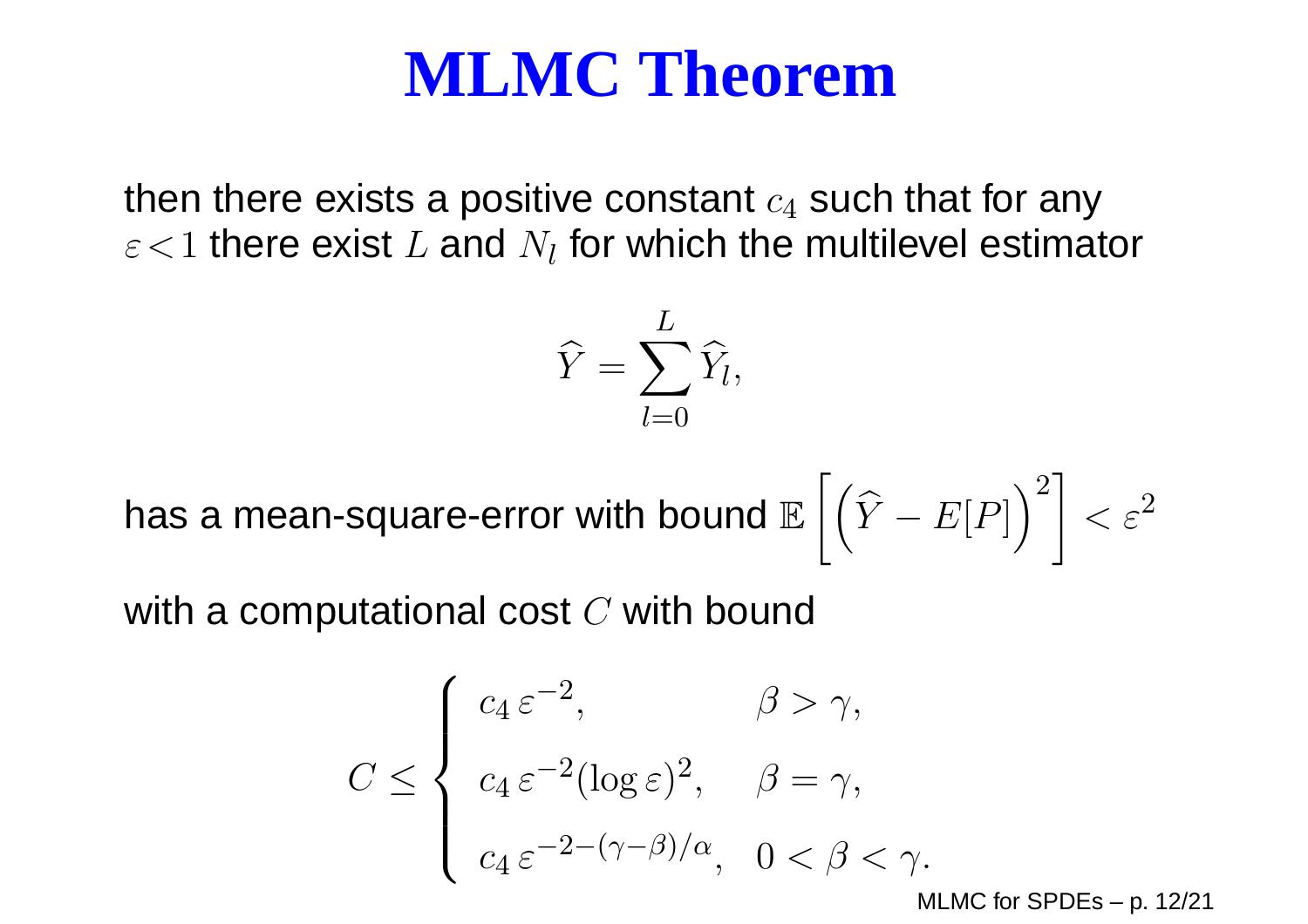# **Papers**

- My first paper (Operations Research, 2006 2008) applied idea to SDE path simulation, and proved slightlyless general form of the theorem
- Second paper (MCQMC 2006) improved multilevel variance convergence using better discretisation
- Third paper with D. Higham & X. Mao (Finance and Stochastics, 2009) performed numerical analysis of discretisation in first paper
- New paper with K. Debrabant and A. Rößler analyses discretisation in second paper

Multilevel method is <sup>a</sup> generalisation of two-level control variate method of Kebaier (2005), and related to multilevel parametric integration by Heinrich (2001).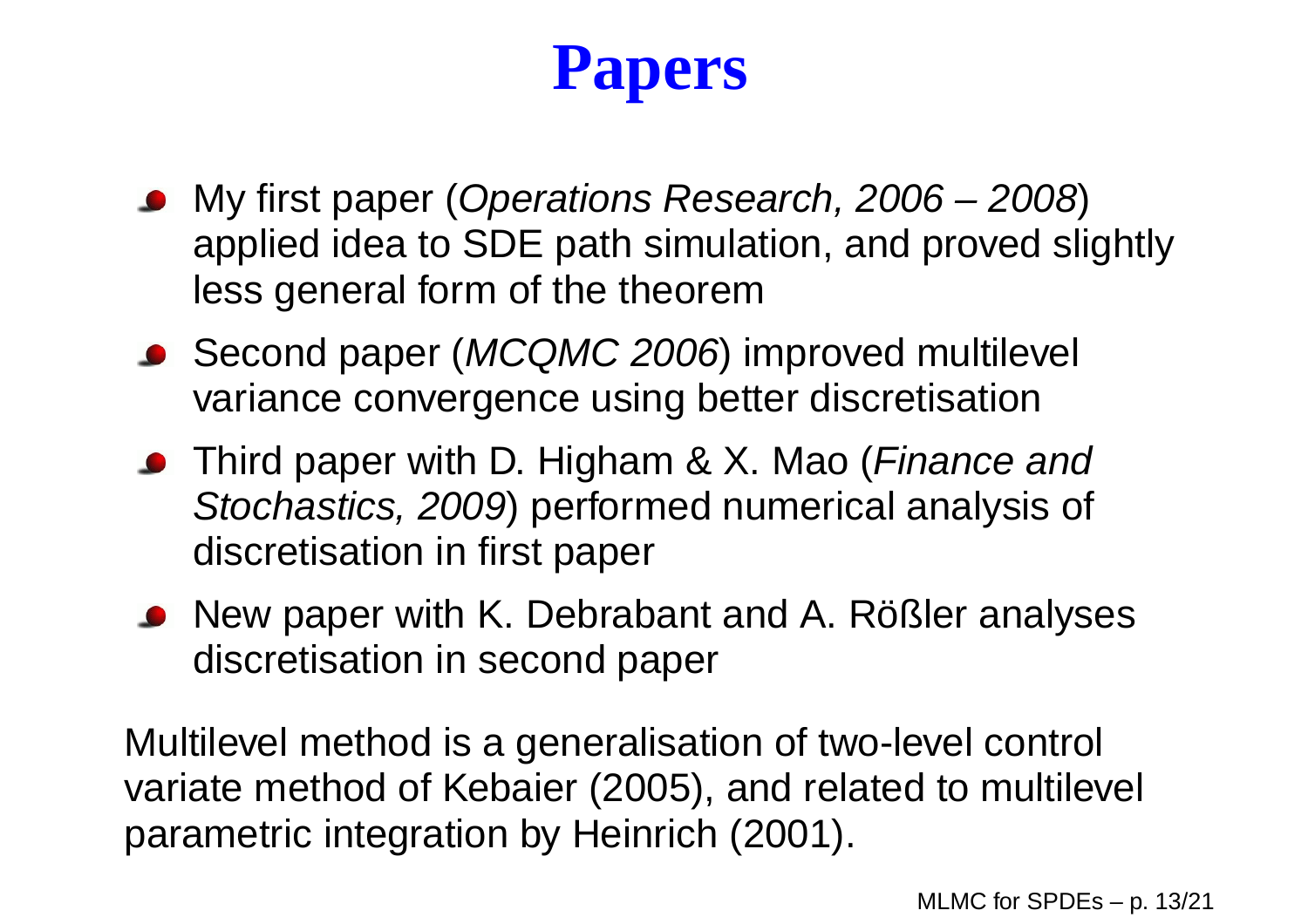## **Elliptic SPDE**

We consider the elliptic PDE

$$
-\nabla. (k(x,\omega)\nabla p(x,\omega)) = f(x,\omega), \qquad x \in D,
$$

with  $\bm{{\sf random}}$   $\bm{{\sf coefficient}}$   $k(x,\omega)$  and  $\bm{{\sf random}}$  data  $f(x,\omega)$ .

We model <sup>k</sup> as <sup>a</sup> **lognormal random field**, i.e. log <sup>k</sup> is <sup>a</sup> Gaussian field with mean 0 and covariance function

$$
R(x, y) = \sigma^2 \exp(-\|x - y\|/\lambda)
$$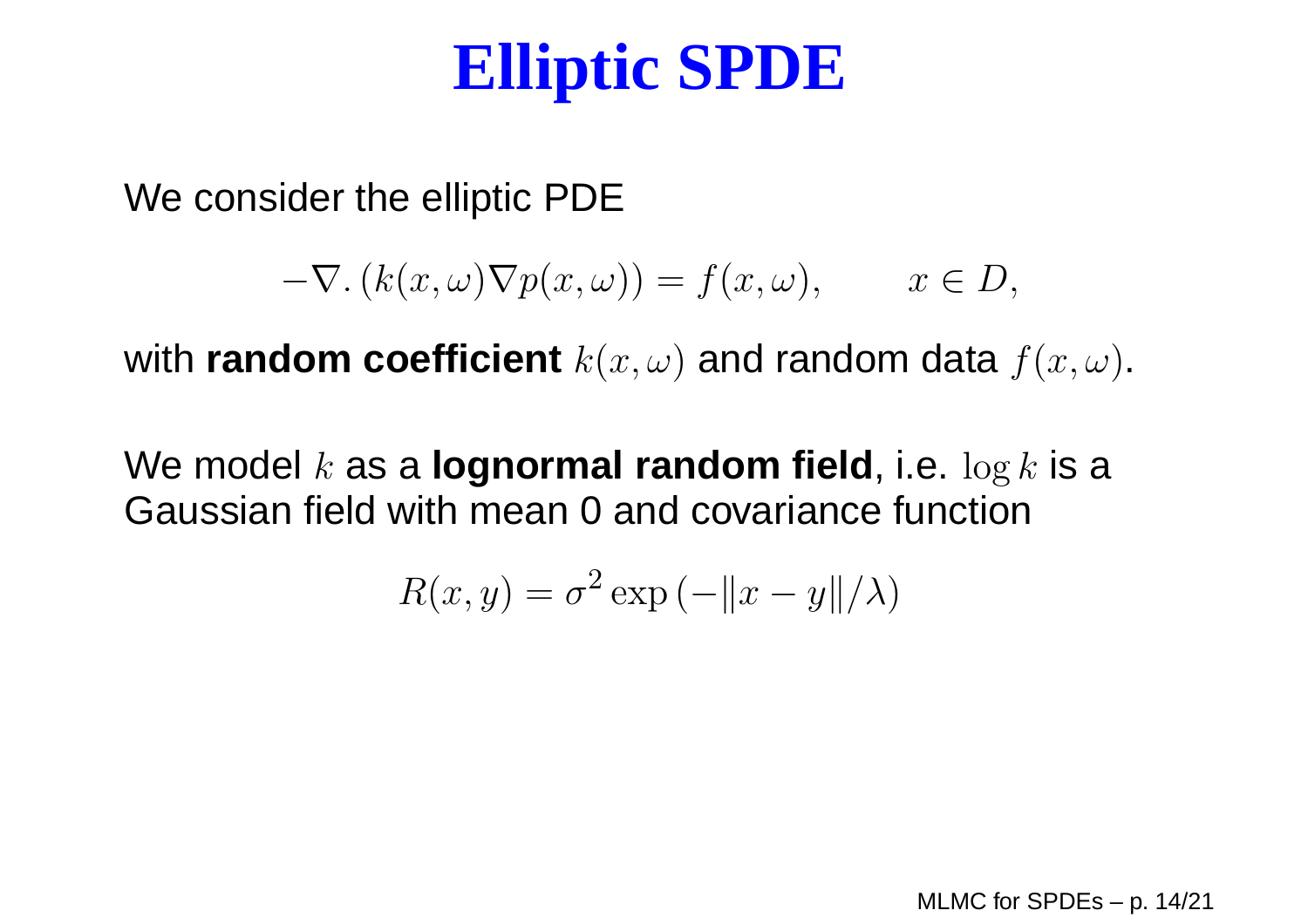### **Elliptic SPDE**



A typical realisation for  $D=[0,1]^2, \lambda=0.001, \sigma^2=1.$ 

MLMC for SPDEs – p. 15/21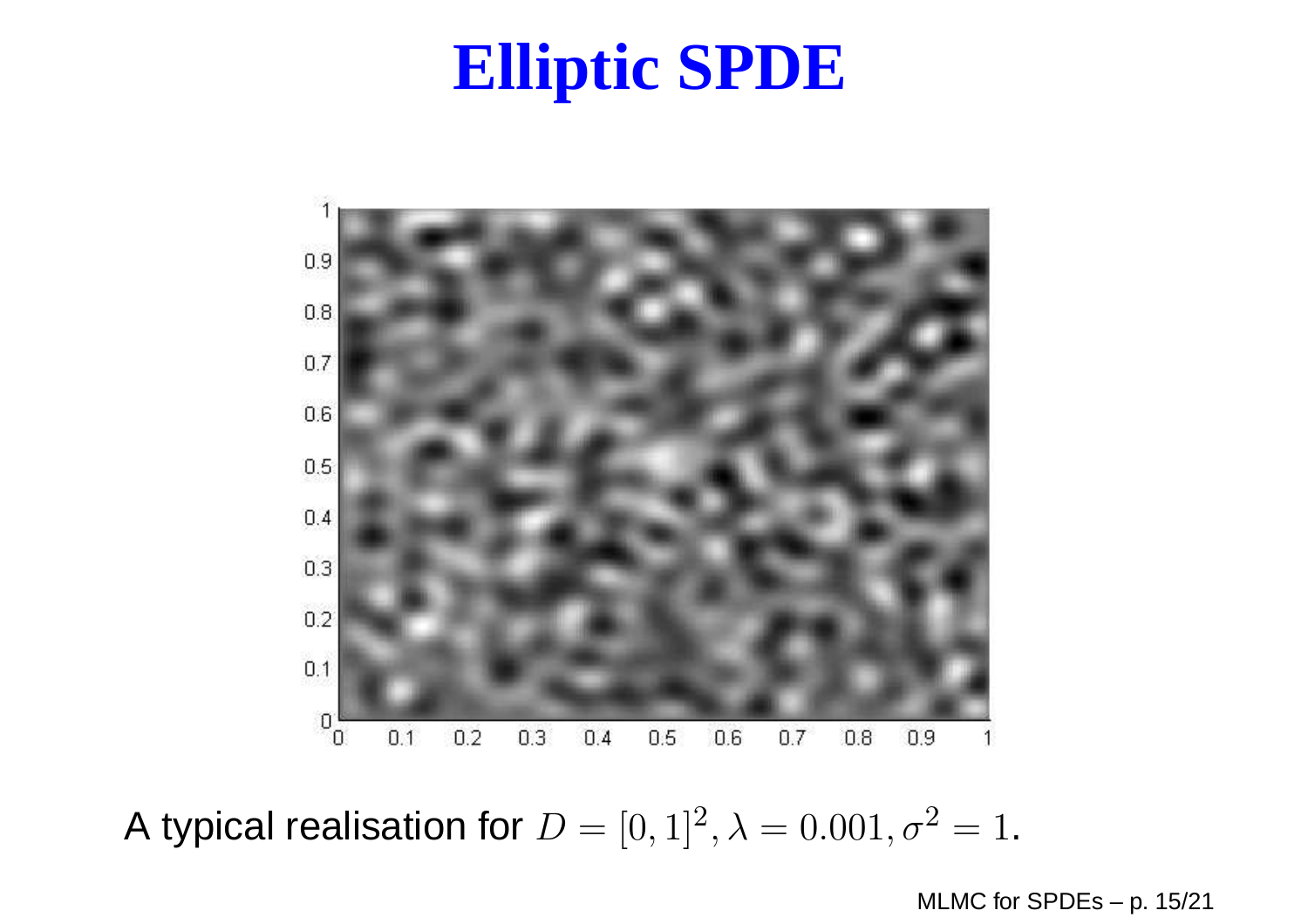# **Elliptic SPDE**

Discretisation:

- cell-centred Finite Volume discretisation on <sup>a</sup> uniformgrid  $\mathcal{T}_h$  – for rough coefficients we need to make  $h$  very small
- **•** sampling of the random coefficient currently based on truncated Karhunen-Lòeve expansion, evaluated at cell centres – but the method of sampling is not essential tothe algorithm
- each level of refinement has twice as many grid pointsin each direction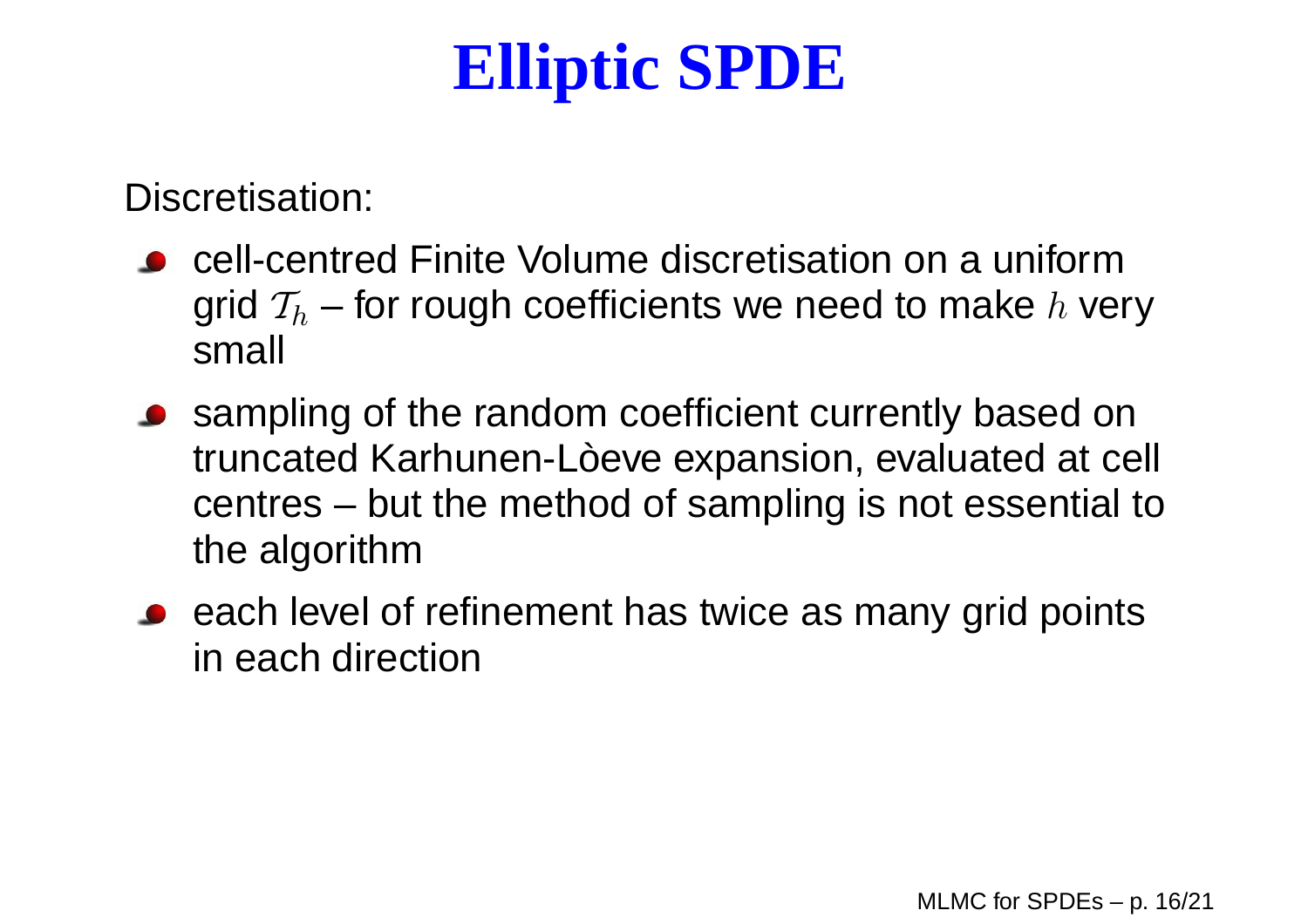

MLMC for SPDEs – p. 17/21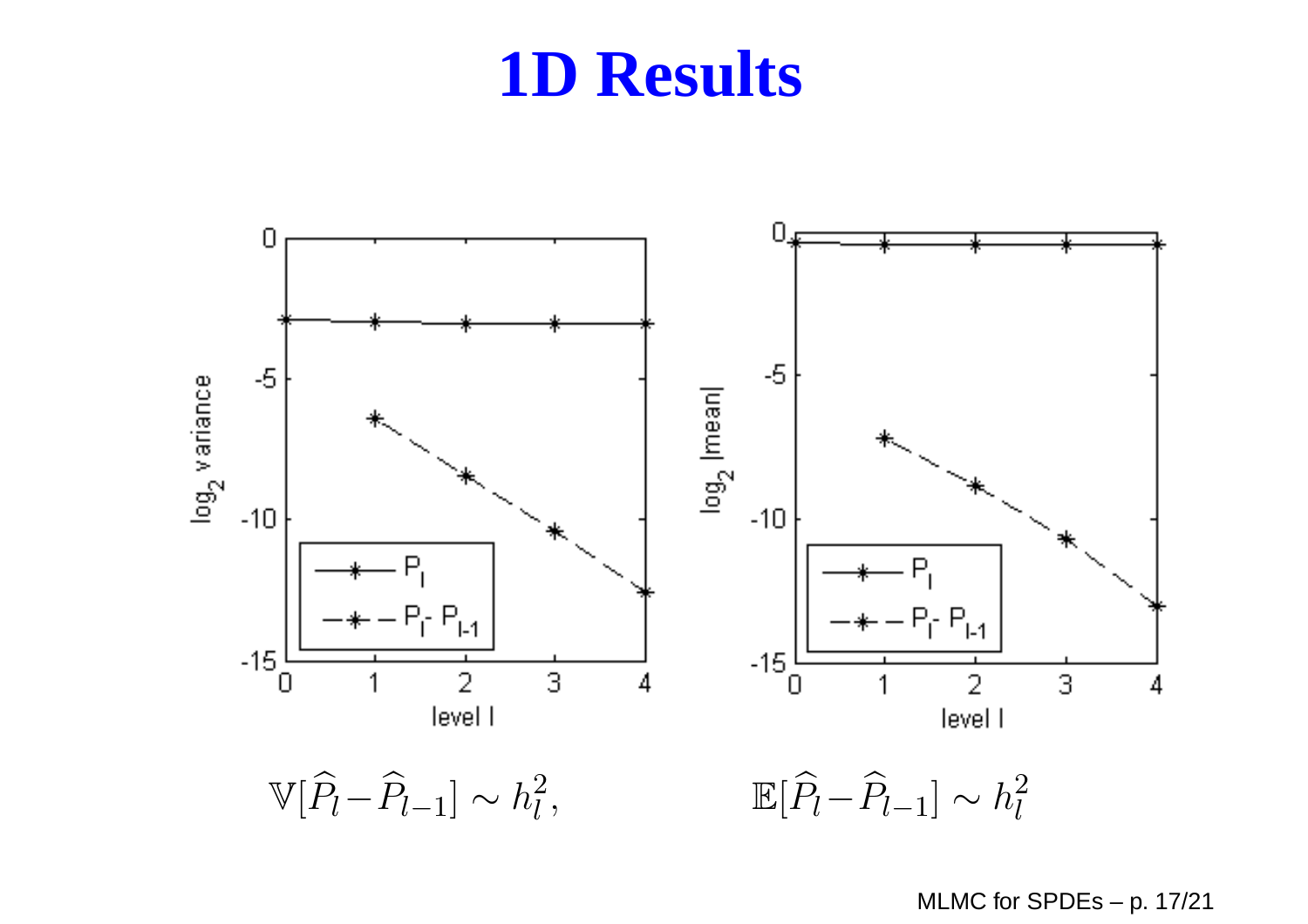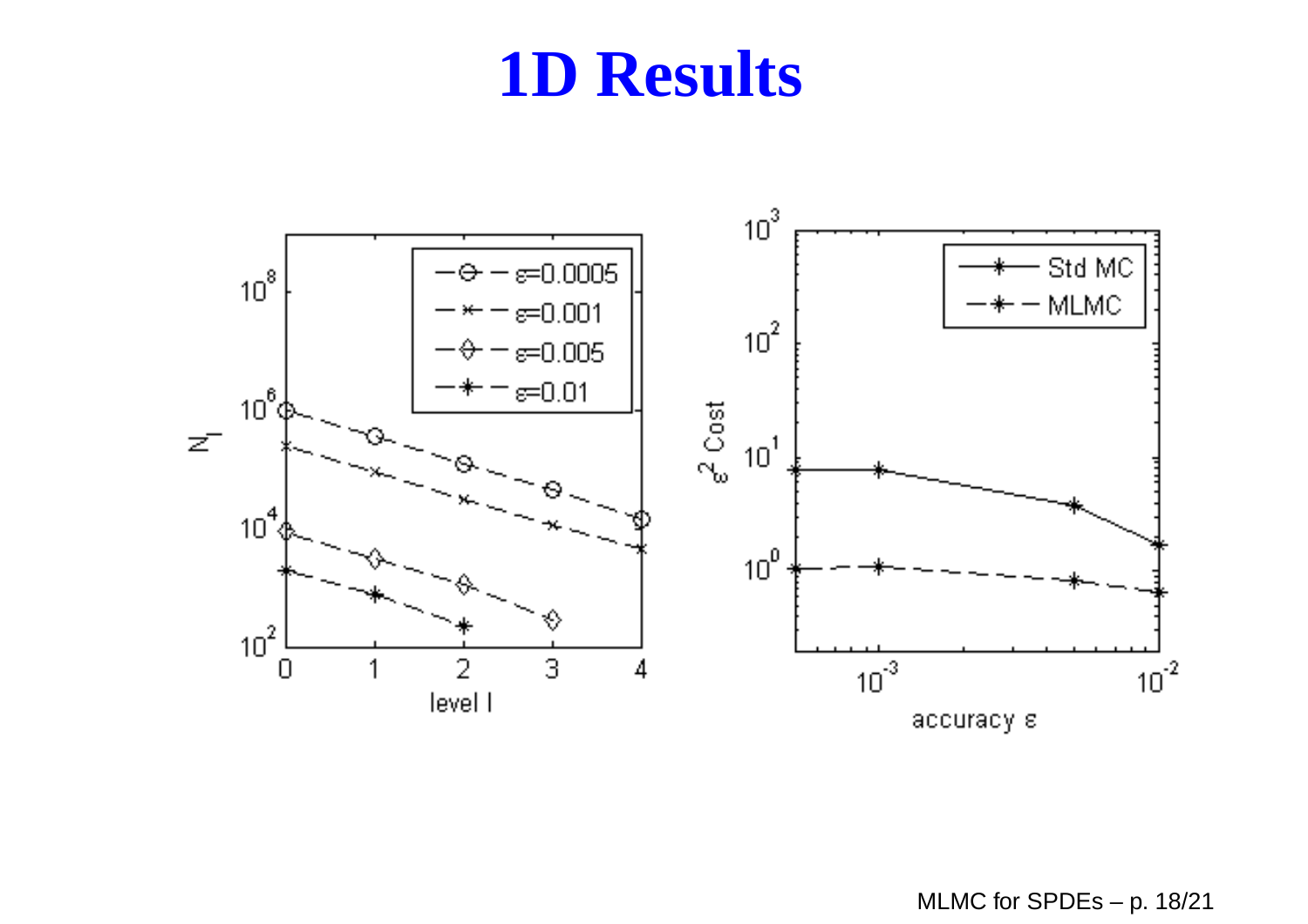

MLMC for SPDEs – p. 19/21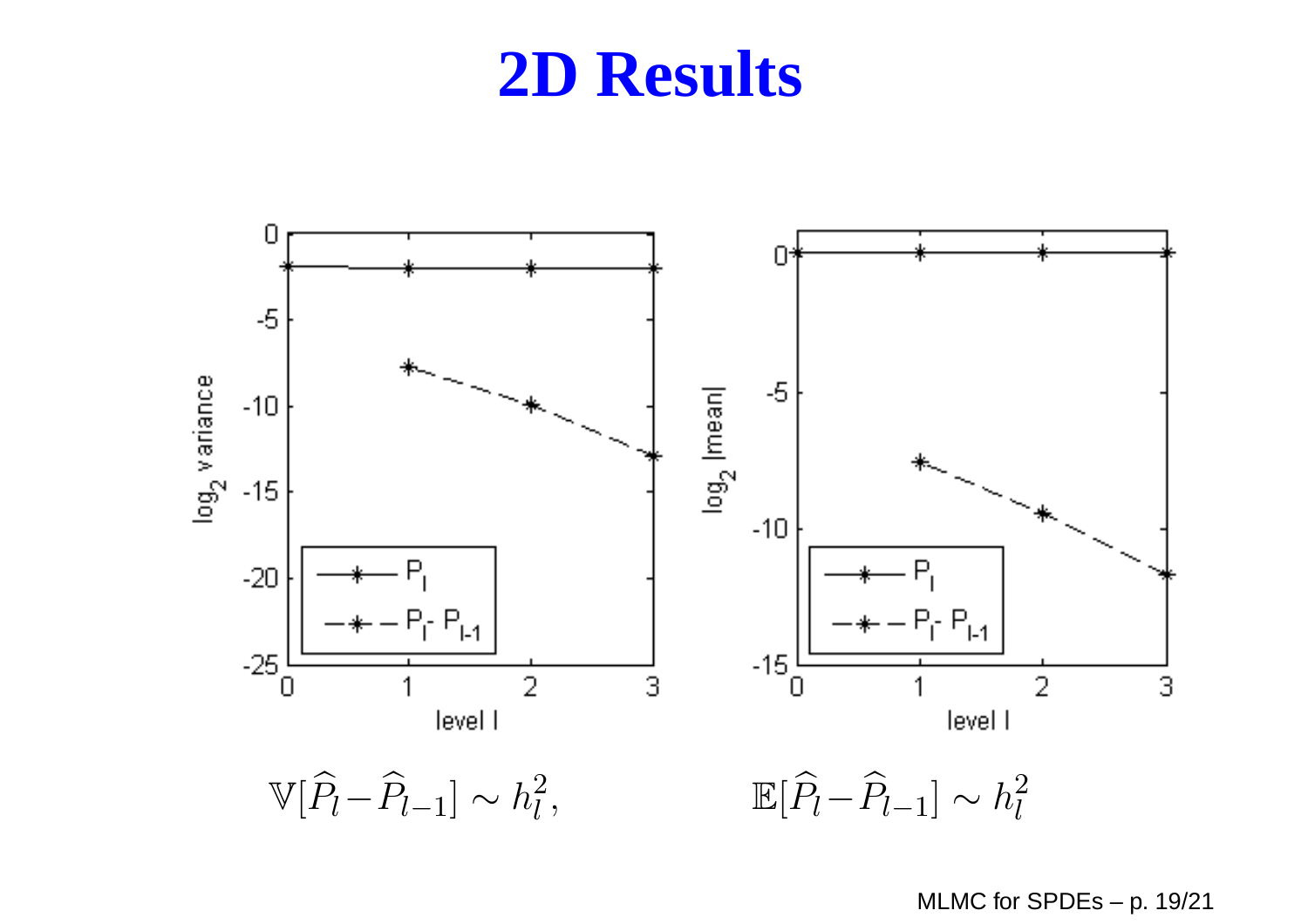